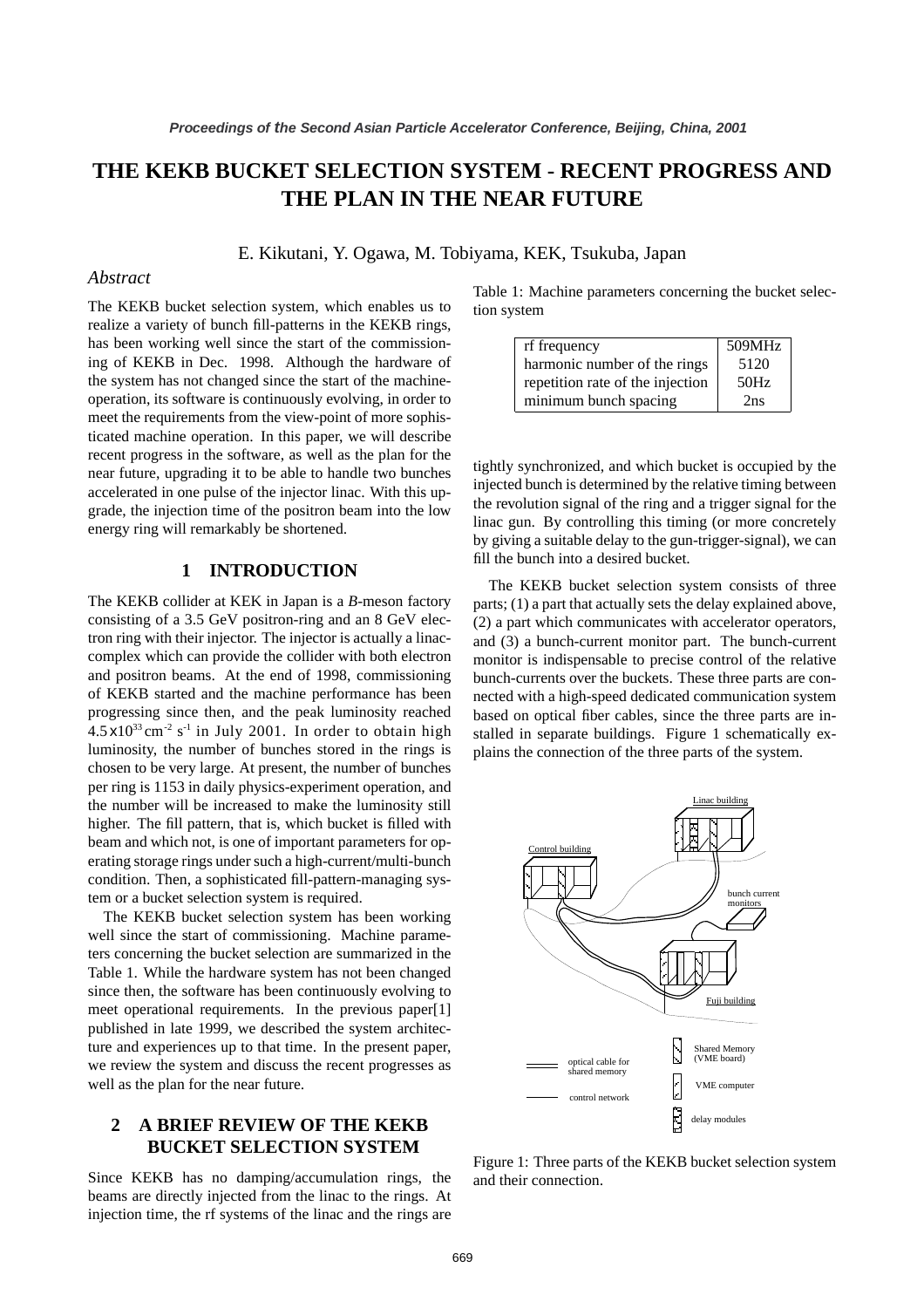### **3 RECENT PROGRESSES**

### *3.1 Generation of arbitrary fill-patterns*

The operator-communication part provides us with a tool for generating standard fill patterns. The term "standard" means that the fill pattern is made up of a number of bunch trains with equal spacing, where the number of the trains should be a measure of the harmonic number of the rings, 5120. An operator can specify (a)the number of the trains, (b) the number of bunches per train, and (c) the bunch spacing. Then the system generates the pattern corresponding to the specified parameters and loads it to the hardware pattern-table when requested. In ordinary physicsexperiment operation, we use this pattern generator system.

Besides this standard fill-pattern generator, a new pattern generation system is developed. An operator can input an arbitrary fill pattern via an ascii-based fill-pattern file. The data in the file is in 5120-line, 2-column format, as shown in Fig. 2. This "read-in pattern" system is very useful in operating the rings in the machine-study mode.

| 0             | 1              |
|---------------|----------------|
| 1             | 0              |
|               | $\overline{0}$ |
| $\frac{2}{3}$ | 0.8            |
| 4             | 0              |
|               |                |
| 5119          |                |

Figure 2: An example of the fill-pattern file. The first column is the bucket id and the second column indicates the relative bunch intensity as explained in the following.

### *3.2 Intensional uneven filling*

Usually, bunch-currents of all the filled buckets are controlled to be the same among them, since the evenness of the "fill shape" is essential for the stable operation of the rings. To ensure evenness, the bucket selection system is equipped with the *bunch-current equalizing* (BCE) function. When the BCE switch is on, the system checks out the relative bunch currents and sends the linac beam into the bucket that has the smallest bunch current.

Sometimes, however, we are required to fill bunches intentionally un-evenly, for beam-studies. Due to these nonstandard fill-patterns, unusual power spectra arise in each part of the rings. This can be helpful for us to identify impedance-sources by carefully checking the response of the beam. To use this option we can use the fill-pattern file we described above. We put the figure 1 in the second column for the standard bunch current. On the other hand, when we want to store a smaller current, 90% of the other buckets for example in some specific bucket, we must put the figure 0.9 in the 2nd column of the corresponding line.

### **4 TWO-BUNCH ACCELERATION IN THE INJECTOR LINAC**

### *4.1 Motivation and the principle*

In the usual operation of the injector linac, only one bunch is accelerated within one linac-pulse. If multiple bunches are accelerated in one pulse, injection time will be shortend, and as a result, the accumulation rate of the luminosity will be effectively increased. This is the motivation of the multi-bunch acceleration in the linac, particularly for the positron beam.

However, the realization of this idea is not a simple task. The complexity comes from the relation between the rf frequencies of the linac and the rings. The rf frequency of the linac is 2856MHz and that of the rings is 509MHz. Since these frequencies have the common divisor of 10.38MHz, they are made by multiplying this common frequency, by multipliers 275(55 $\times$ 5) and 49 for the linac and the rings, respectively. Figure 3 shows this frequency relationship and the basic idea of the bucket selection.



Figure 3: Basic idea of bucket selection. The rf signals of the linac and the rings are made by multiplying the common frequency, 10.38MHz, by 275 and 49, respectively. The linac-gun is triggered by the timing signal delayed by the TD4V module appeared in this figure.

From the frequency relationship, we find that two beambunches can sit on the same rf phase only if they are separated by 49 times of the one cycle of the ring rf-frequency (~ 98ns) or its multiples. That is, if we inject beam from the linac to the ring with best injection efficiency, two bunches should be positioned, for example at bucket #1 and bucket #50, in the ring. This is a very tight constraint for the choice of the fill patterns.

#### *4.2 Considerations on the fill-pattern*

At present time we operate the rings with a bunch spacing of 4 rf buckets. However, it is clear that we can not use this fill-pattern due to the constraint. From many experiments we have learned that the 5 rf-buckets-spacing is harmful because of a heating-up problem at the interaction-region chamber installed inside the physics detector. We have also learned that the 3-bucket-spacing introduces a very strong coupled-bunch instability, and that the luminosity is not